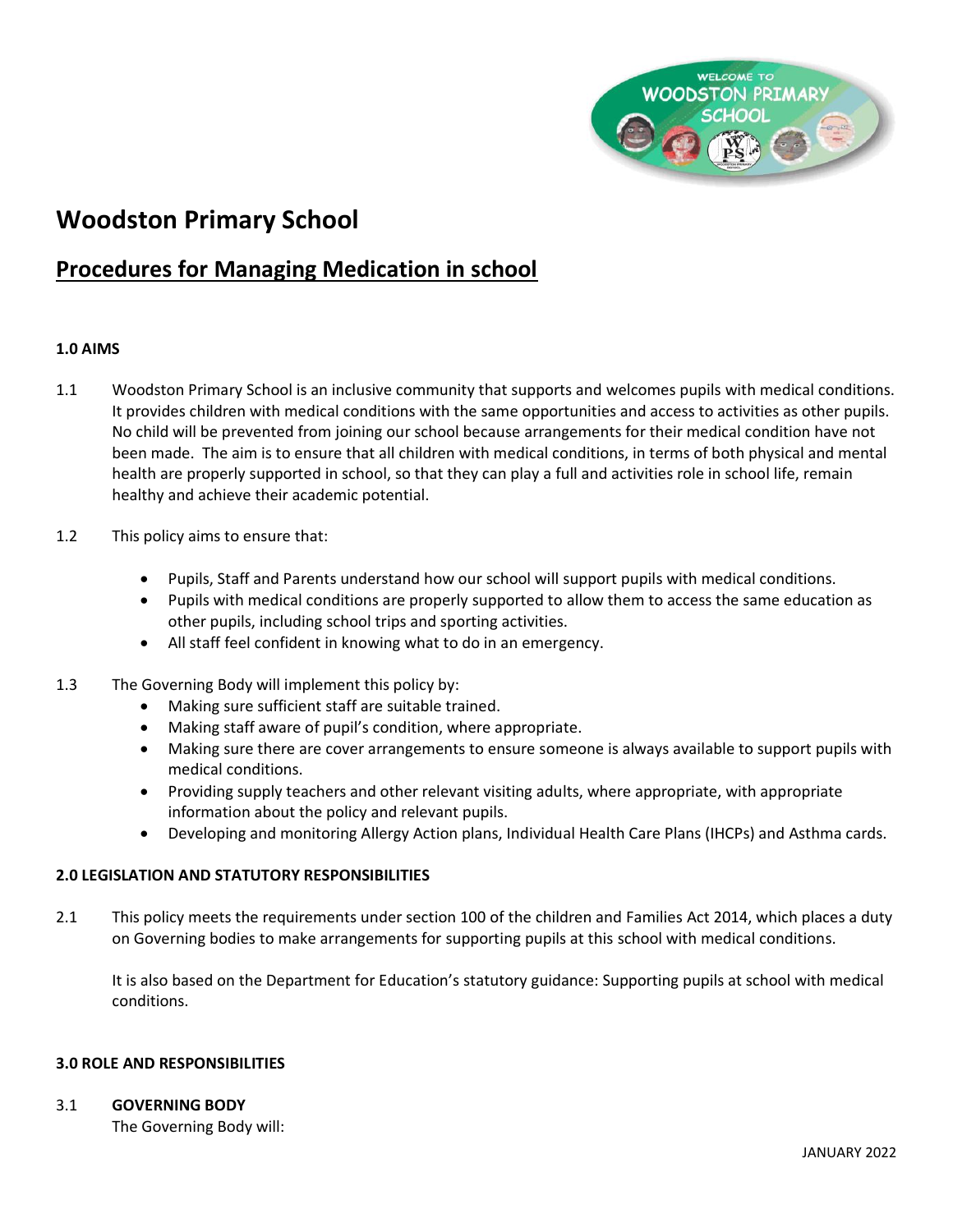- Ensure that children can access and enjoy the same opportunities at school as other children.
- Focus on the needs of the individual child and how their medical condition impacts on their school life.
- Ensure arrangements engender confidence for Parents and Pupils.
- Develop a school policy- reviewing it regularly and make it accessible to Staff and Parents.
- Ensure that the school policy and processes for medical condition management does not negatively impact on the child's ability to learn.
- Ensure that school policy and process promote confidence and self-care.
- Ensure staff are trained properly to provide the support pupils need.
- Ensure the function of Allergy Action Plans, Individual Health Care Plans and Asthma Care Cards meet the pupils need.
- Ensure that school insurance covers all situations.

#### 3.2 **HEADTEACHER**

The Headteacher will:

- Make sure all Staff are aware of this policy and understand their role in its implementation.
- Ensure that there is sufficient number of trained staff available to implement this policy and deliver against all Allergy Action Plans, individual Health Care Plans and Asthma Care Cards, including contingency and emergency situations.
- Take overall responsibility for the development of IHCPs.
- Make sure that school staff are appropriately insured and aware that they are insured to support pupils in this way.
- Contact the School Nursing Service in the case of any pupils who has a medical condition that may require support at school bit who has not yet been brought to the attention of the School Nurse.
- Ensure that systems are in place for obtaining information about a child's medical needs and that this information is kept up-to-date.
- Authorise staff to administer medication.

# 3.3 **STAFF**

Supporting pupils with medical conditions during school hours is not the sole responsibility of one person. Any member of staff may be asked to provide support to pupils with medical conditions, although they will not be required to do so. This includes the administration of medicines.

Those staff who take on the responsibility to support pupils with medical conditions will receive sufficient and suitable training and will achieve the necessary level of competency before doing so.

Teachers will take into account the needs of pupils with medical conditions when they teach. All staff will know what to do and respond accordingly when they become aware that pupil with a medical condition needs help.

# 3.4 **PARENTS/CARERS**

Parents/Carers will:

- Provide the school with sufficient and up-to-date information about their child's medical needs.
- Be involved in the development and review of their child's IHCP (if required) and may be involved in its drafting.
- Carry pout any action they have agreed to as part of the implementation of the IHCP e.g. provide medicine and equipment.
- Give written permission for staff to administer medication.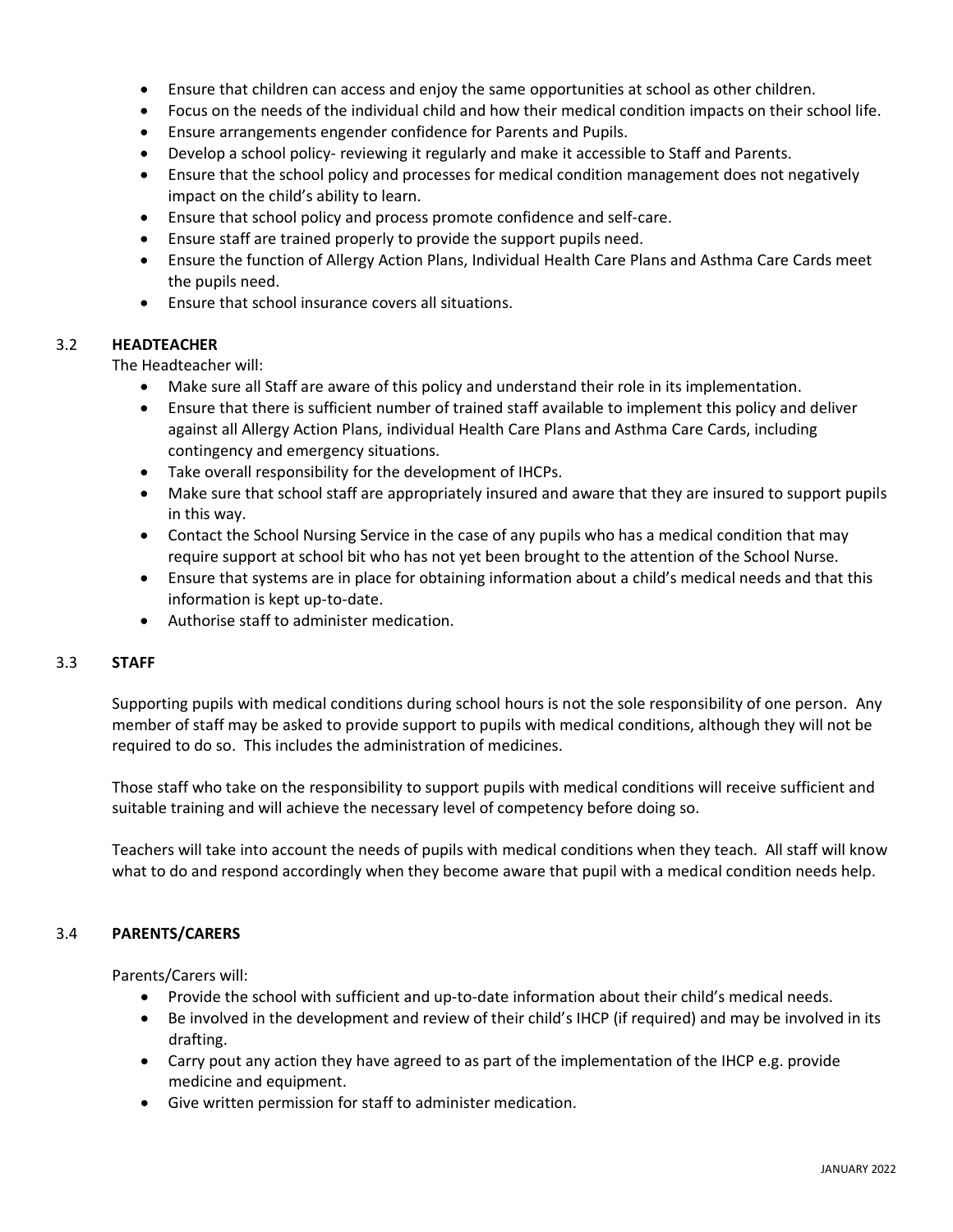- Provide in date, prescribed medicines for the school to use (all medication must have a pharmacy label with the child's name clearly written on it).
- Provide contact details for themselves or a nominated adult at all times.
- Allow information sharing between the school and healthcare providers.

#### 3.5 **PUPILS**

Pupils with medical conditions will often be best placed to provide information about how their condition affects them. Pupils should be fully involved in discussions about their medical support needs and contribute as much as possible to the development of their IHCPs. They are also expected to comply with their IHCPs.

# **3.6 SCHOOL NURSES AND OTHER HEALTHCARE PROFESSIONALS**

Our School Nursing Service will notify the school when a pupil has been identified as having a medical condition that will require support in school. This will be before the pupil starts school, wherever possible.

Healthcare professionals, such as GPS and pediatricians, will liaise with the School Nurses and notify of them of any pupils identified as having a medical conditions.

School Nurses will support staff on implementing a child's IHCP (advice and liaison) and compile Allergy Action Plans on behalf of the school.

#### **4.0 NOTIFICATION THAT A CHILD HAS A MEDICAL CONDITION**

When the school is notified that a pupil has a medical condition, the process outlined below will be followed to decide whether the pupil requires a IHCP.

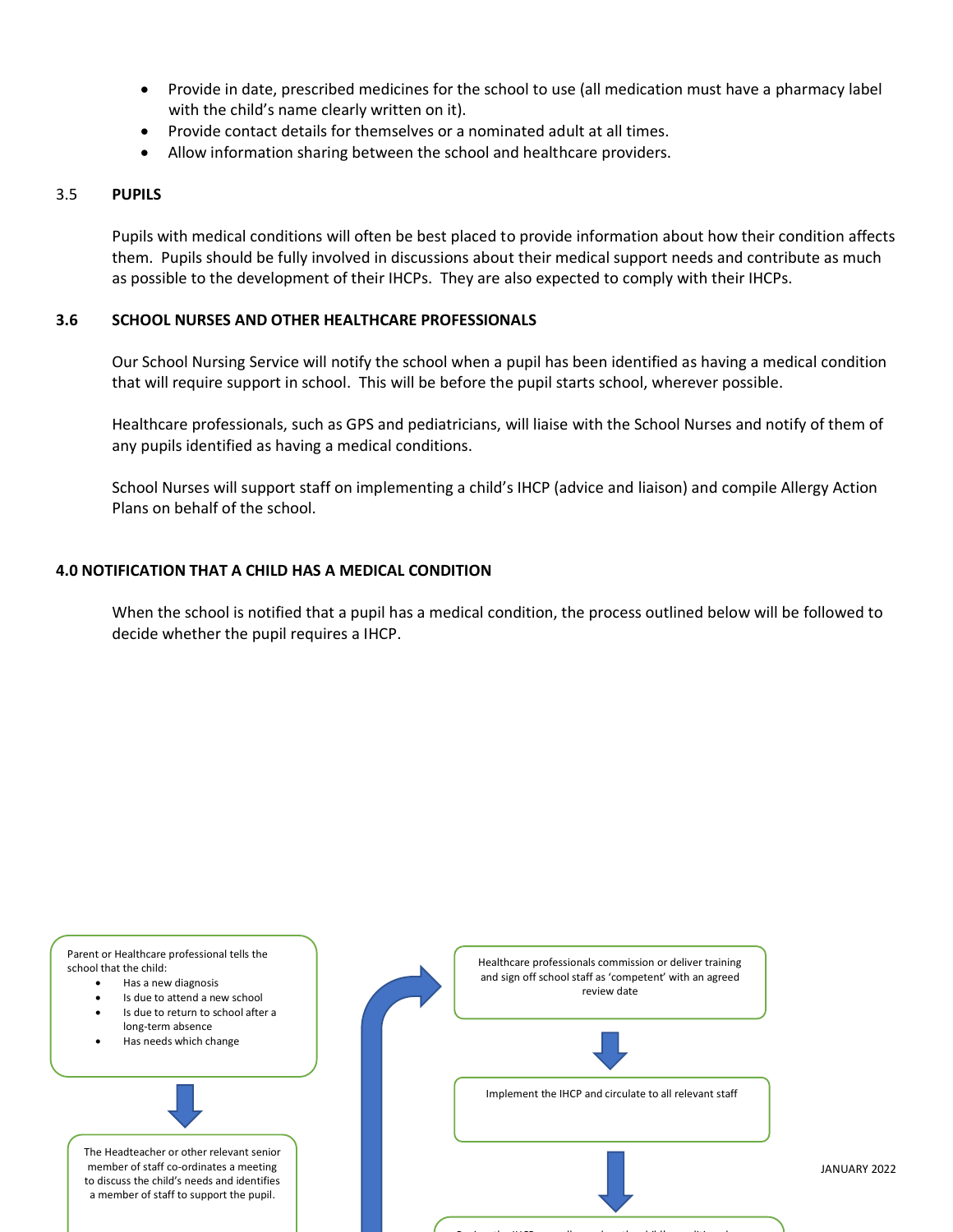# **5.0 INDIVIUAL HEALTHCARE PLANS (IHCPs)**

- 5.1 The Headteacher has overall responsibility for the development of IHCPs for pupils with medical conditions. However, this has been delegated to Laura Hurrell (SENCo).
- 5.2 IHCPs will be reviewed at least annually, or earlier if the pupil's needs have changed.

IHCPs will be developed with the pupil's best interests in mind and will set out:

• What needs to be done;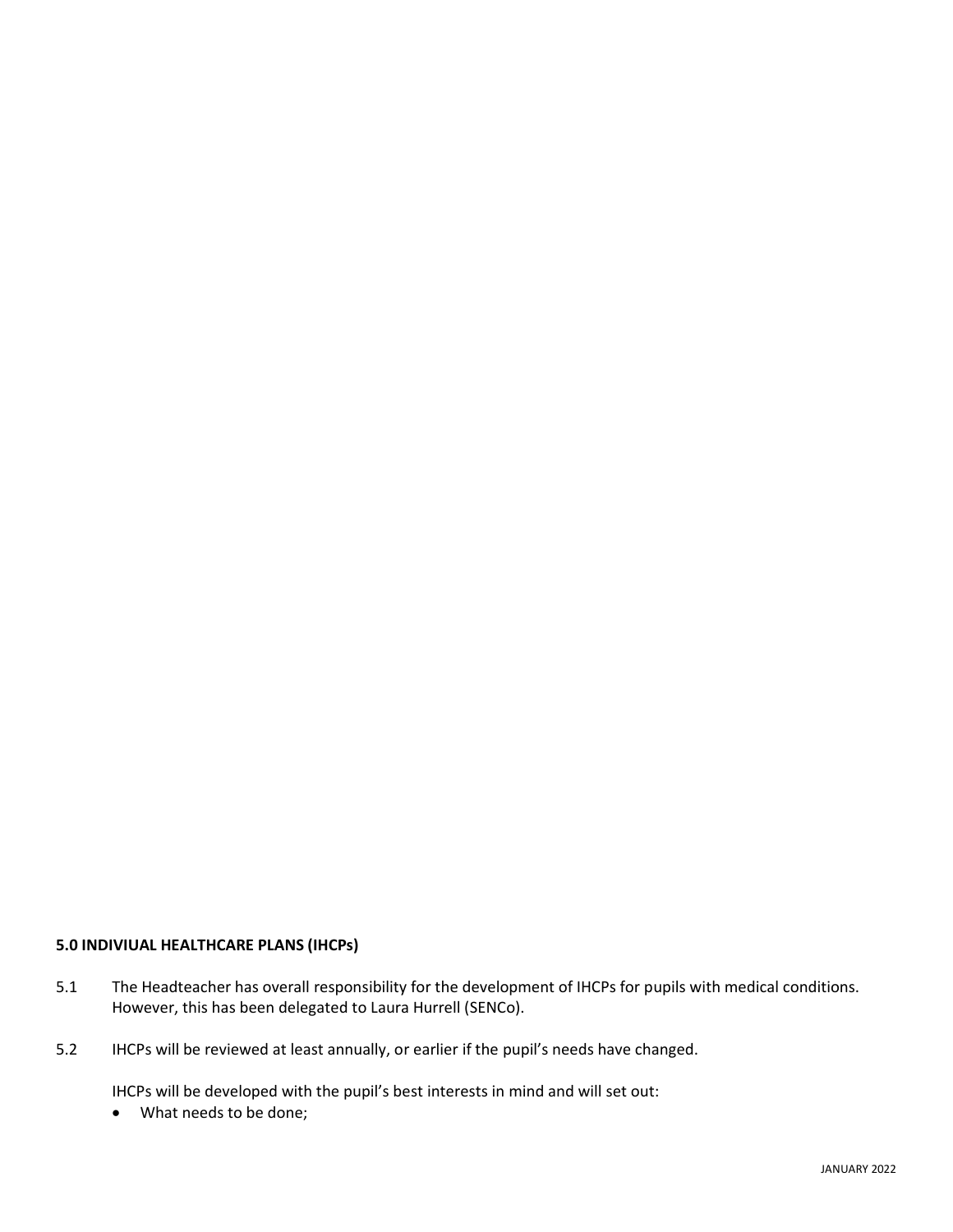- when;
- by whom.

Not all pupils with a medical condition will require a IHCP. It will be agreed with a healthcare professional and the parents when an IHCP would be inappropriate or disproportionate. This will be based on evidence. If there is a not a consensus, the Headteacher will make the final decision.

- 5.3 IHCPS will be drawn up in partnership with the school, Parents and a relevant healthcare professionals, sich as the School nurse, specialist or pediatrician, who can best advise on the pupil's specific needs. The pupils will be involved wherever appropriate.
- 5.4 Where appropriate, IHCPs will be linked to or become part of any Education, Health Care Plan (EHCP). If a pupil has SEN but does not have a EHCP, the SEND will be mentioned in the IHCP.
- 5.5 The level of detail in the IHCP will depend on the complexity of the child's condition and how much support is needed. The Governing Body and SENCo will consider the following when deciding what information to record on the IHCP:
	- The medical condition, its triggers, signs, symptoms and treatments.
	- The pupil's resulting needs, including medication (dose, side effects and storage) and other treatments, time, facilities, equipment, testing, access to food and drink where this is used to manage their condition, dietary requirements and environmental issues e.g. crowded corridors.
	- Specific support for the pupil's educational, social and emotional needs. For example, how absences will be managed, requirements for extra time to complete tests, use of rest periods or additional support n catching up with lessons, counselling sessions.
	- The level of support needed including in emergencies.
	- Who will provide this support, their training needs, expectations of their role and confirmation of proficiency to provide support for the pupil's medical condition from a healthcare professional and cover arrangements for when they are unavailable.
	- Who in the school needs to be aware of he pupil's condition and the support required.
	- Arrangements for written permission from parents and the Headteacher for medication to be administered by a member of staff.
	- Separate arrangements or procedures required for school trips or other school activities outside normal school hours, that will ensure the pupil can participate e.g. Risk Assessments
	- Where confidentiality issues are raised by the Parent/Pupil, the designated individuals to be entrusted with information about the pupil's condition.
	- What to do in an emergency, including who to contact and contingency arrangements.

# **6.0 EQUAL OPPORTUNITIES**

- 6.1 Our school is clear about the need to actively support pupils with medical conditions to participate in school trips and visits, or in sporting activities and not prevent them from doing so.
- 6.2 The school will consider what reasonable adjustments need to be made to enable these pupils to participate fully and safely on school trips, visits and sporting activities.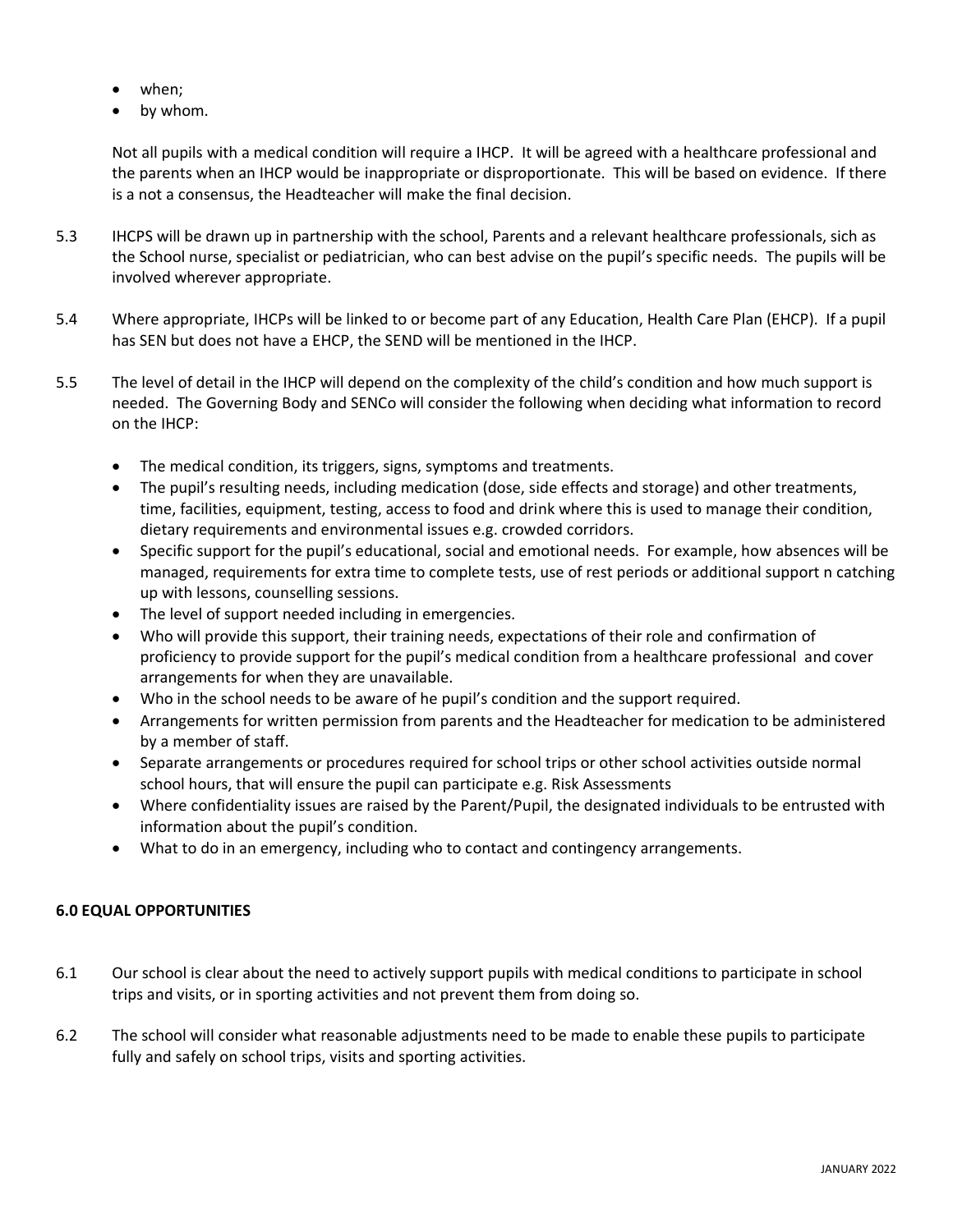6.3 Risk Assessments will be carried out so that planning arrangements take account of any steps needed to ensure that pupils with medical conditions re included. In doing so, pupils, their parents and any relevant healthcare professionals will be consulted.

# **7.0 MANAGING MEDICINES**

- 7.1 Only **prescription medicines** will be administered in school. If a child has a confirmed allergy the school will make an exception and will hold anti-histamine medication e.g. Piriton, following guidance from the School Nursing Service.
- 7.2 The school will only accept prescribed medicines that are:
	- In date;
	- labelled (with the pupil's name clearly noted);
	- provided in the original Container, as dispensed by the pharmacist and include instructions for administration, dosage and storage;
	- require administration at least 4 times within a 24 hours period.
- 7.3 All inhalers (including spacers), adrenaline (e.g. Epipens) and blood glucose testing meters are always ready available in classrooms in the red medical bags. These are located on the sink in the wet area
- 7.4 All other medication will be held in the locked wall mounted cupboard (at the Key Stage 1 First Aid Station) or in the lockable clear box in the fridge located in the staffroom.
- 7.5 Medicines will be returned to Parents/Carers to arrange for safe disposal when no longer required.
- 7.6 School holds an emergency inhaler and spacer. This is stored in the lockable cupboard at the Key Stage 1 First Aid Station. Parents/Carers have signed the Asthma Card to advise they are happy for school to use this in a emergency.

# **8.0 CONTROLLED DRUGS**

- 8.1 Controlled drugs are prescription medicines that are controlled under the Misuse of Drugs Regulations 2001 and subsequent amendments, such as morphine or methadone.
- 8.2 All controlled drugs are kept in a secure cupboard in the Headteacher's office and only named staff have access. These can still be easily accessible in an emergency and a record of any does used and the amount held will be kept.

# **9.0 UNACCEPTABLE PRACTICE**

- 9.1 It is generally not acceptable to:
	- Prevent pupils from easily accessing their inhalers and medication and administering their medication when and where necessary.
	- Assume that every pupil with the same condition requires the same treatment.
	- Ignore the vires of pupils for their parents.
	- Ignore medical evidence or opinion (although this may be challenged).
	- Send children with medical conditions home frequently for reasons associated with their medical condition or prevent them from stating for normal school activities, including lunch, unless this is specified in their IHCPs.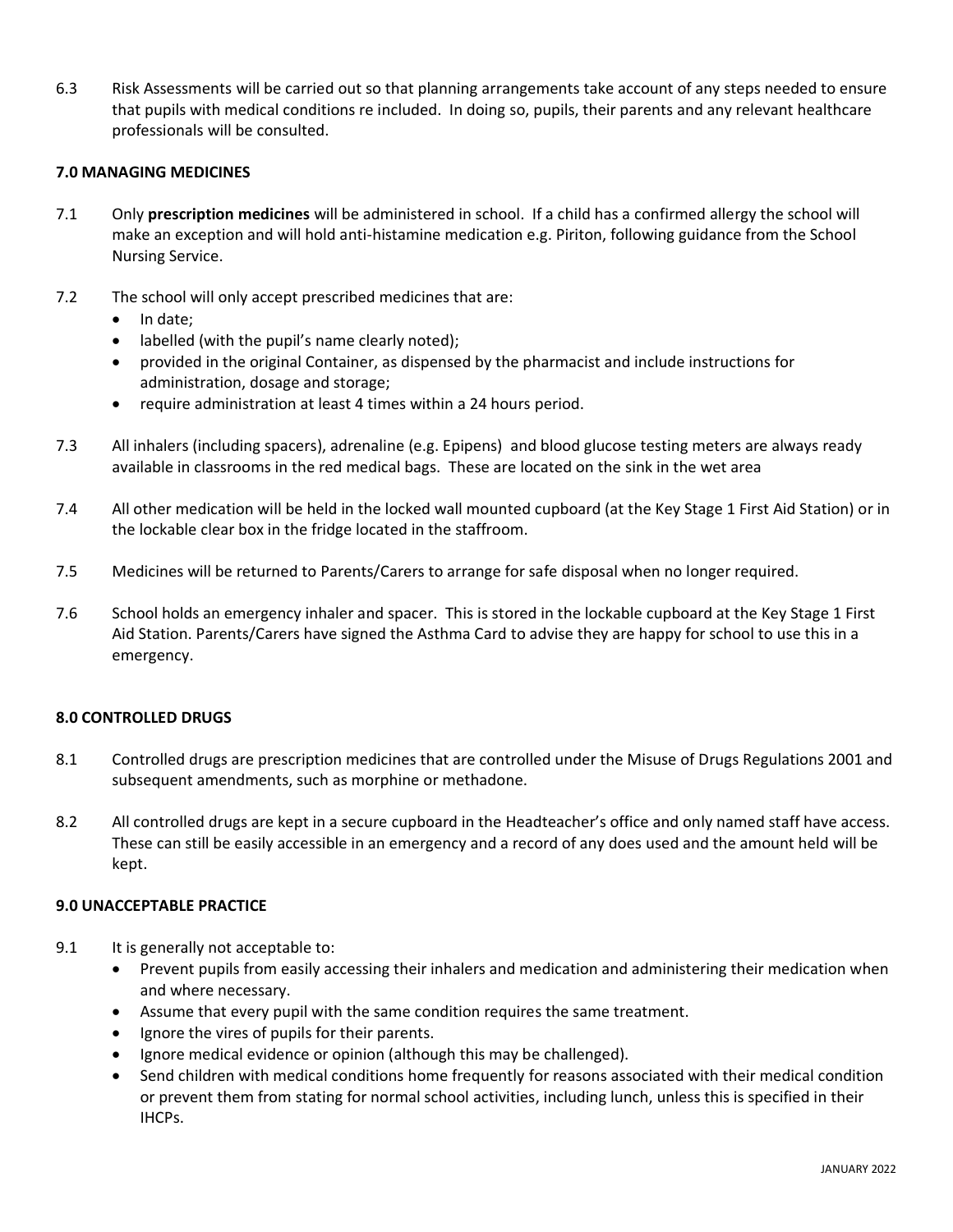- If the pupil becomes ill, send them to the school office unaccompanied or with someone unsuitable.
- Penalise pupils for their attendance record if their absences are related to their medical condition e.g. hospital appointments.
- Prevent pupils from drinking, eating or taking toilet breaks when they need to , in order to manage their medical condition effectively.
- Require parents, or otherwise made them feel obliged to attend to school to administer medication or provide medical support to their pupil.
- Prevent pupils from participating or create unnecessary barriers to pupils participating in any aspect of school life, including school trips.
- Administer medicine in school toilets.

# 10.0 **EMERGENCY PROCEDURES**

- 10.1 Staff will follow the school's emergency procedures (Call 999).
- 10.2 All pupils who have an Allergy Action Plan, IHCP or Asthma card will clearly set out what constitutes an emergency and will explain what to do.
- 10.3 IF a pupil needs to be taken to hospital, staff will stay with the pupil until the parent arrives or accompany the pupil to the hospital by ambulance.

# 11.0 **TRAINING**

- 11.1 Staff who are responsible for supporting pupils with medical needs will receive suitable and sufficient training to do so.
- 11.2 The training will be identified during the development or review of IHCP and Allergy Action Plans. Staff who provide support to pupils with medical conditions will be included in meetings where this is discussed.
- 11.3 The relevant healthcare professionals will lead on identifying the type and level of training required and will agree with this with the Headteacher or person responsible.
- 11.4 All teaching and support staff will receive annual Epipen and Asthma training, either face-to-face or online.
- 11.5 Training will be kept up-to-date and will:
	- Be sufficient to ensure that staff are competent and have confidence in their ability to support the pupils.
	- Fulfil the requirements in the plans.
	- Help staff to have an understanding of the specific medical conditions they are being asked to deal with, their implications and preventative measures.
- 11.6 Healthcare professionals will provide confirmation of the proficiency of staff in a medical procedure, or in providing medication.
- 11.7 All staff will receive training so they are aware of this policy and understand their role in implementing it, for example, with preventive and emergency measures so they can recognize and act quickly when a problem occurs.
- 11.8 All staff will receive a copy of these procedures electronically and will be required to confirm they have read this (via My Concern portal).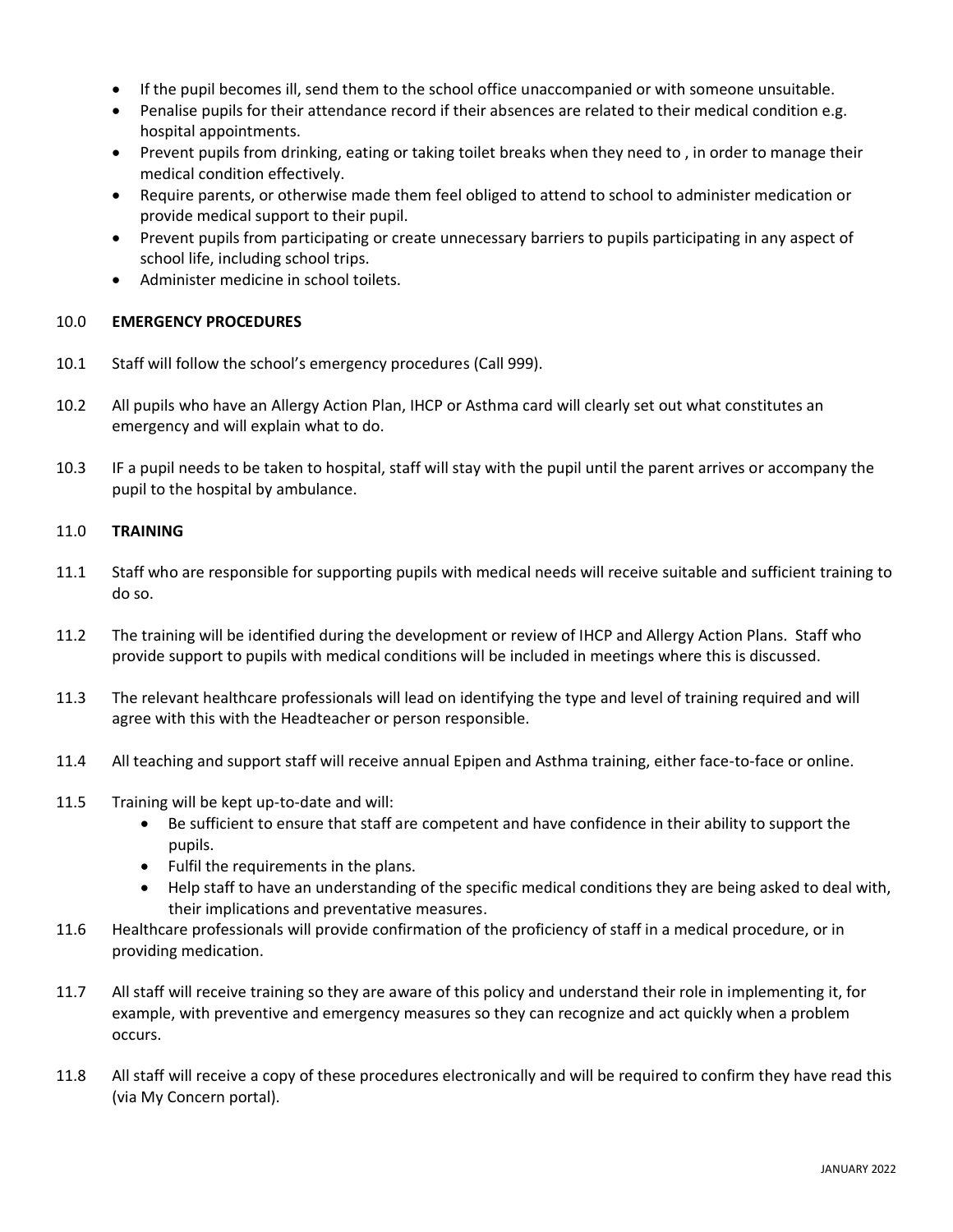#### 12.0 **RECORD KEEPING**

- 12.1 Parents/Carers at Woodston Primary School will be asked if their child has any medical conditions on the admissions form.
- 12.2 Parents/Carers will be informed if their pupil has been unwell at school.
- 12.3 IHCPs, Allergy Action Plans and Asthma Care cards are kept in a readily accessible place which all staff are aware of.
- 12.4 The Governing Body will ensure that written records are kept of all medicine administered to pupils. This includes dose, time date and supervising staff.
- 12.5 Woodston Primary School makes sure that the pupil's confidentially is protected.
- 12.6 Woodston Primary School seeks permission from Parents/Carers before sharing medical information with any other party.
- 12.7 Parents/Carers will need to sign at the end of each day on the pupil's record to confirm they have been advised of what medication has been administered.
- 12.8 All medication is administered and witnessed by another member of staff. Both members of staff will sign the medication record form.

#### 13.0 **LIABILITY AND INDEMNITY**

- 13.1 the Governing Body will ensure that the appropriate level of insurance is in place and appropriately reflects the school's level of risk. The details of this insurance can be found in the school office.
- 13.2 Our insurance policy will provide liability cover relating to the administration of medication.

#### 14.0 **COMPLAINTS**

14.1 Parents/Carers with a complaint about their child's medical condition should discuss these directly with the Headteacher or member of the Senior Leadership Team in the first instance. If this member of staff is unable to resolve the matter

they will direct the Parents/Carers to the school's complaint procedure.

#### 15.0 **MONITORING ARRANGEMENTS**

15.1 This document will be received, evaluated, updated and approved by the Governing body every two years.

#### 16.0 **LINKS TO OTHER POLICIES**